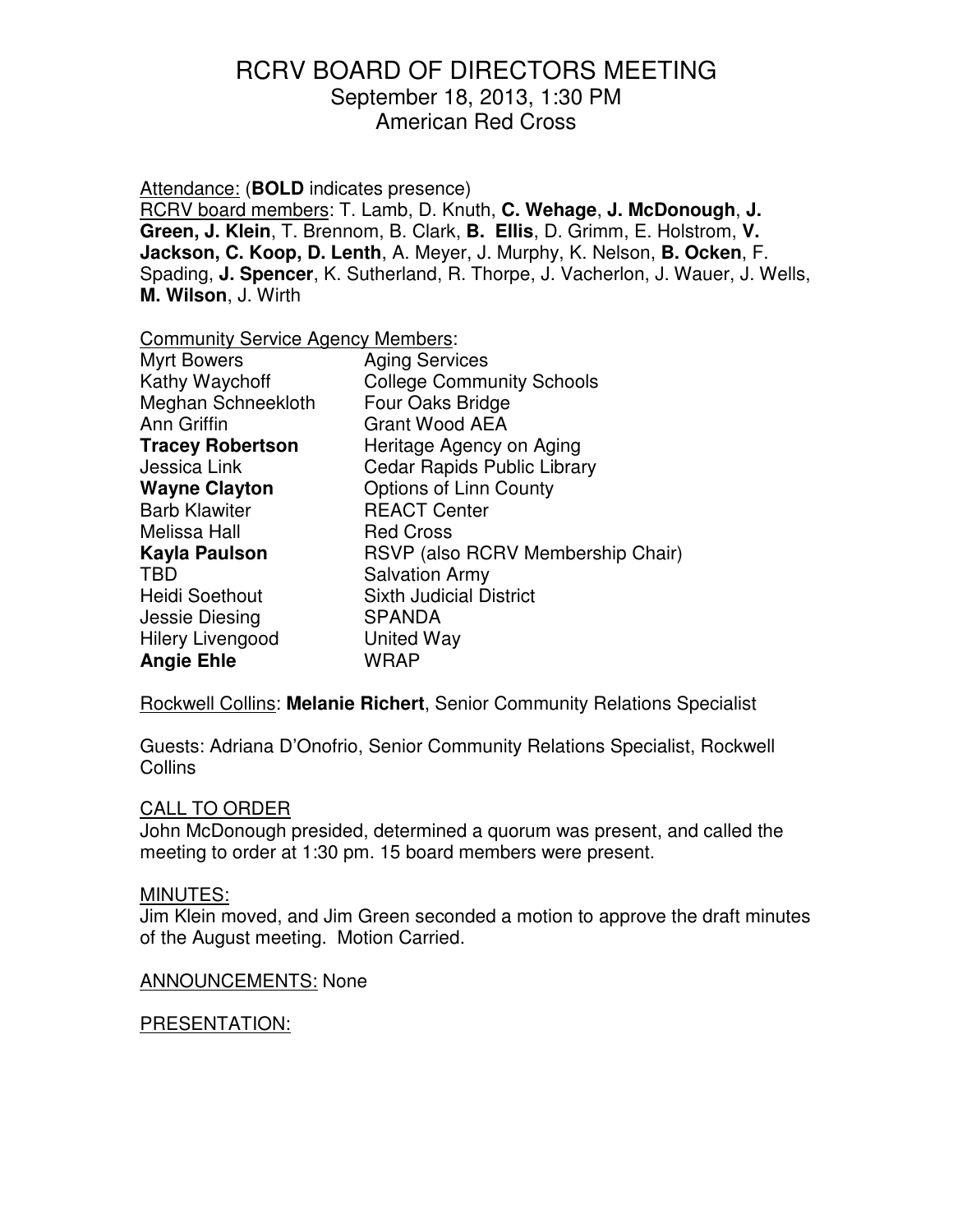Adriana D'Onofrio was introduced by Melanie Richert. Adriana is focused on STEM projects and has replaced Kim Beals. She was a Lego mentor. She provided information via email on the following project: .

Rockwell Collins' Engineering Experiences Pen Pal Program is looking for volunteers connect with local elementary school students. Volunteering as a pen pal is a fun and easy way to help students sharpen their reading, writing and communication skills – and it doesn't take a lot of time. Pen pals exchange letters with students almost every month throughout the school year, and participate in two brown bag lunch visits – one at Rockwell Collins and another at the student's school.

This year, the program is seeking pen pals for students at Francis Marion Intermediate School, Pierce Elementary School, Wright Elementary School, and St. Pius X and St. Ludmila Catholic schools.

I had a status meeting with the Pen Pal organizers today, and we finally got all of the volunteers we needed. I'm sorry for misleading you guys! On Monday, I was told we needed 30 more volunteers...these organizers work fast! However, I do want to give you the information about our Pen Pal Volunteer Program. Maybe this would be something we could pursue with RCRV in September 2014?

OLD BUSINESS: - None

NEW BUSINESS: - None

ROCKWELL COLLINS REPORT: - Melanie Richert

The R-C STEM education strategy was reviewed. There are 383 Lego teams in Iowa of which 182 are sponsored by R-C. There are 123 registered First Tech Challenge teams in Iowa, with a goal of 160

Engineer's Week will have a special focus on females; project Lead-The-Way presents classes in schools on engineering; R-C is conducting factory tours for the 80 PLTW kids (plus teachers) at a time.

 Governor's Advisory Council Someone (I don't remember who) asked if Rockwell Collins was measuring the impact that our STEM involvement was making on students. Rockwell Collins is not measuring the results but the Governor's STEM Advisory Council is looking at developing a way to measure the impact and Rockwell Collins will play an active role in that. Adriana will sit on the Governor's STEM Advisory Council.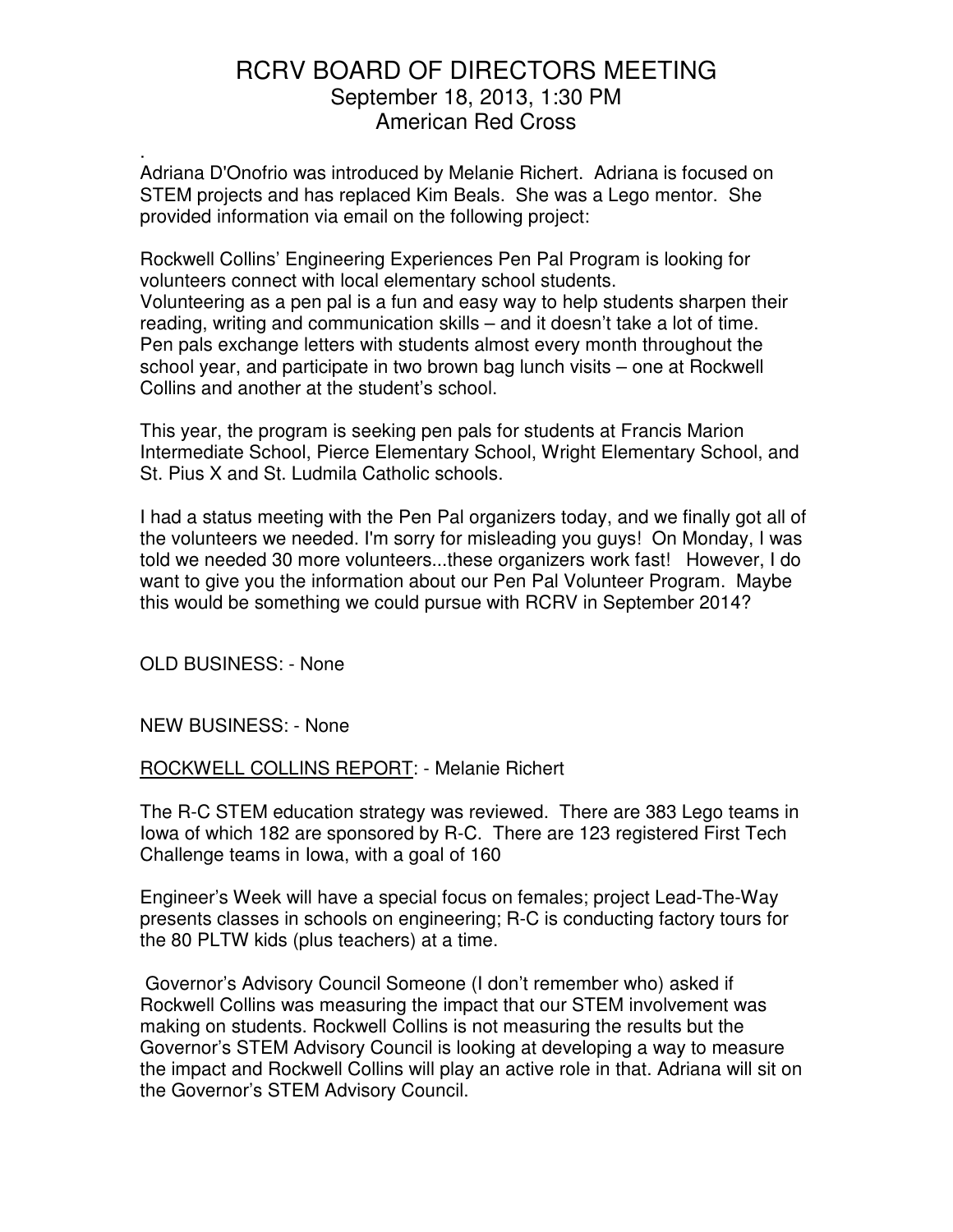Vern asked if Rockwell Collins had ever considered providing funds for schools to be able to purchase these types of materials for their classrooms. We don't have any discretionary funds for this type of thing, I, along with Jim Green suggested that he and the other volunteers check with the Grant Wood AEA for those types of resources.

### PARTNER AGENCY REPORTS:

#### Options of Linn County- Wayne Clayton:

The main activity we have is a listening station being repaired by RCRV (Jim V). That was completed yesterday. Also the Abilities in Action conference is coming up in October. Options helps at RCRV's display table.

Thanks for all you do.

WRAP: - Angie Ehle

The Queue is at 9, five of which are ASI clients with designers assigned and approved funding

#### RSVP Agency Report – Kayla Paulson:

Continue to recruit both new volunteers and volunteer efforts. Actively looking for both volunteer opportunities for veterans and supporting veterans. We would like to have a Veteran feature for Veteran's Day but will need to pull together content and spotlight some volunteers. Please reach out to Kayla Paulson at 319.398.5372 x37 or KPaulson@uweci.org if you have ideas or contacts.

Emergency Volunteer Center training is this coming Monday, September 23rd from 6:00 to 9:00 at the Rex Eno Conference Center in the Human Services Campus. The training includes an interactive emergency volunteer center exercise where participants experience the EVC model and practice managing spontaneous volunteers. Register today for this free training!

#### OPPORTUNITIES

If anyone is interested in sharing their knowledge, passions and talents with elementary students reach out to KPaulson@uweci.org and she will connect you with Beth Malicki at Kids on Course.

[There's a] large need for tutors, readers, and mentors with elementary students throughout Linn County. Please let me know if you would be interested in learning more about these volunteer opportunities.

Bill Payer positions are open with the Heritage Area Agency on Aging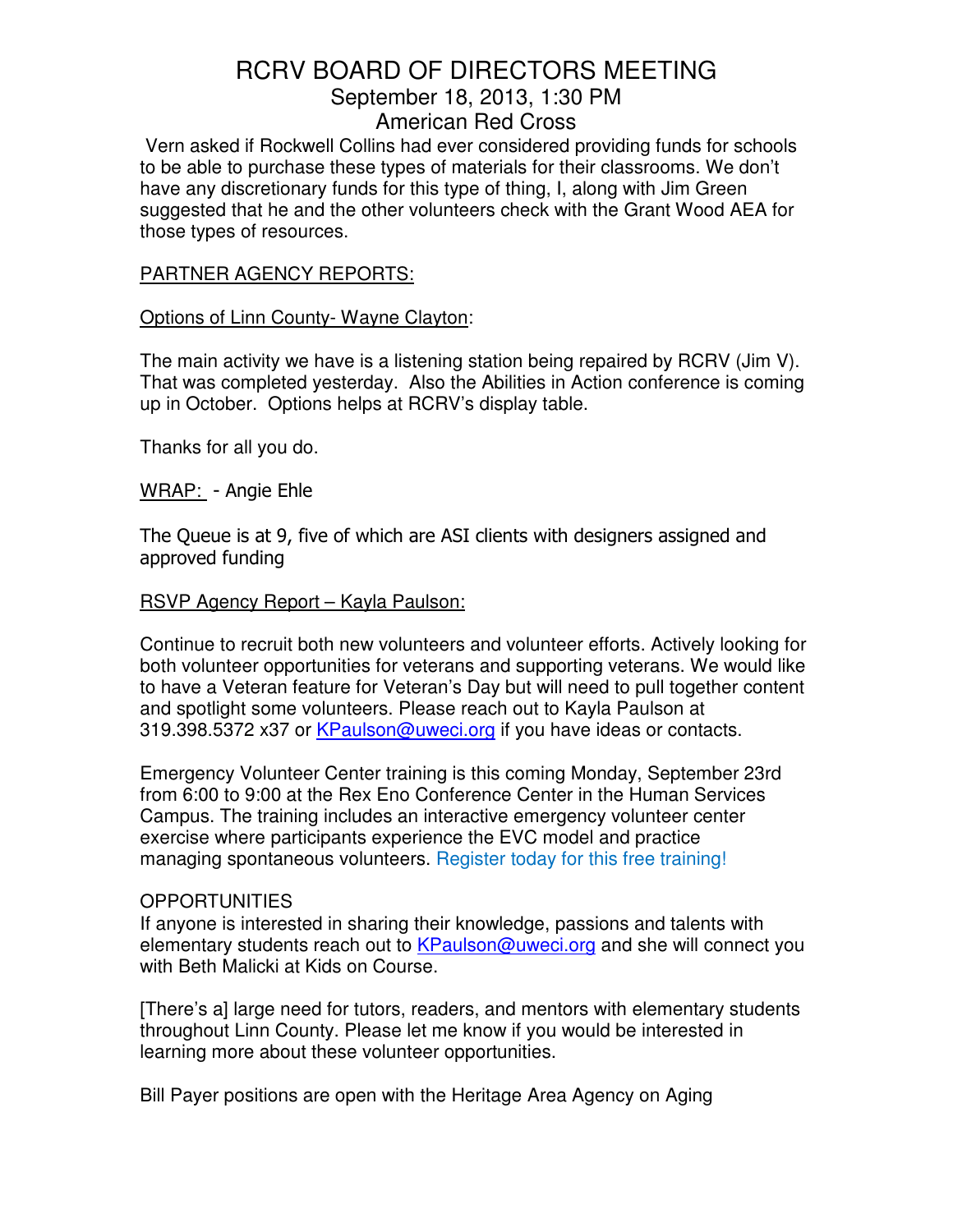Empower parents with young children with Play & Learn as the Early Learning Program Assistant. You will assist with setting up the session, actively participating in and reinforcing children's play, communicating with children at their level, and helping maintain a positive and nurturing environment at all sessions.

Heritage Agency on Aging: - Tracey Robertson

Bill payer positions are open at Heritage.

Upcoming events:

On Thursday, Oct. 10 from 10:30am-12pm at the Kirkwood Center (attached to the Kirkwood Hotel) - Heritage Agency Regional Advocacy Forum on Home and Community Based Services for senior and disability advocates. To RSVP, call 319-398-5559.

On Wednesday, November 6 from 8:30am-2pm at the Kirkwood Training and Outreach Center - Caregiver Wellness Day, featuring a variety of uplifting speakers, continental breakfast and lunch buffet, door prizes, and an opportunity to visit sponsor booths. This is a FREE event. To register, call 398-5559 or email Lejla.ford@kirkwood.edu<mailto:Lejla.ford@kirkwood.edu>.

## RCRV COMMITTEE CHAIR REPORTS:

Community Projects: - John McDonough

- Terry Lamb worked with Beth Malichi on Kids in Action program. He will be speaking to 2, 3, and  $4<sup>th</sup>$  graders on aviation. It is an eight week program for Monday, Tuesday and Thursday's. He needs assistance in this effort.
- The Cedar Rapids Library open house was held during this past period. We had several volunteers working with Jessica Link during this activity.
- Tracey Robertson needs help with AARP's Money Management program. They have a training session for new volunteers. See Tracey if you want more info at 398-1559 or http://www.tracey.robertson@kirkwood.edu.
- Insurance meetings will be held on Oct 7, 8, or  $9<sup>th</sup>$  at 9:00, 12:30, or 3:00 each day. Extend Health will be at 4 of the sessions and RC folks from Cypress CA will be at each meeting. The meetings will again be held at KTOS in Marion (across the street from Carlos O'Kelley's Restaurant. Reservations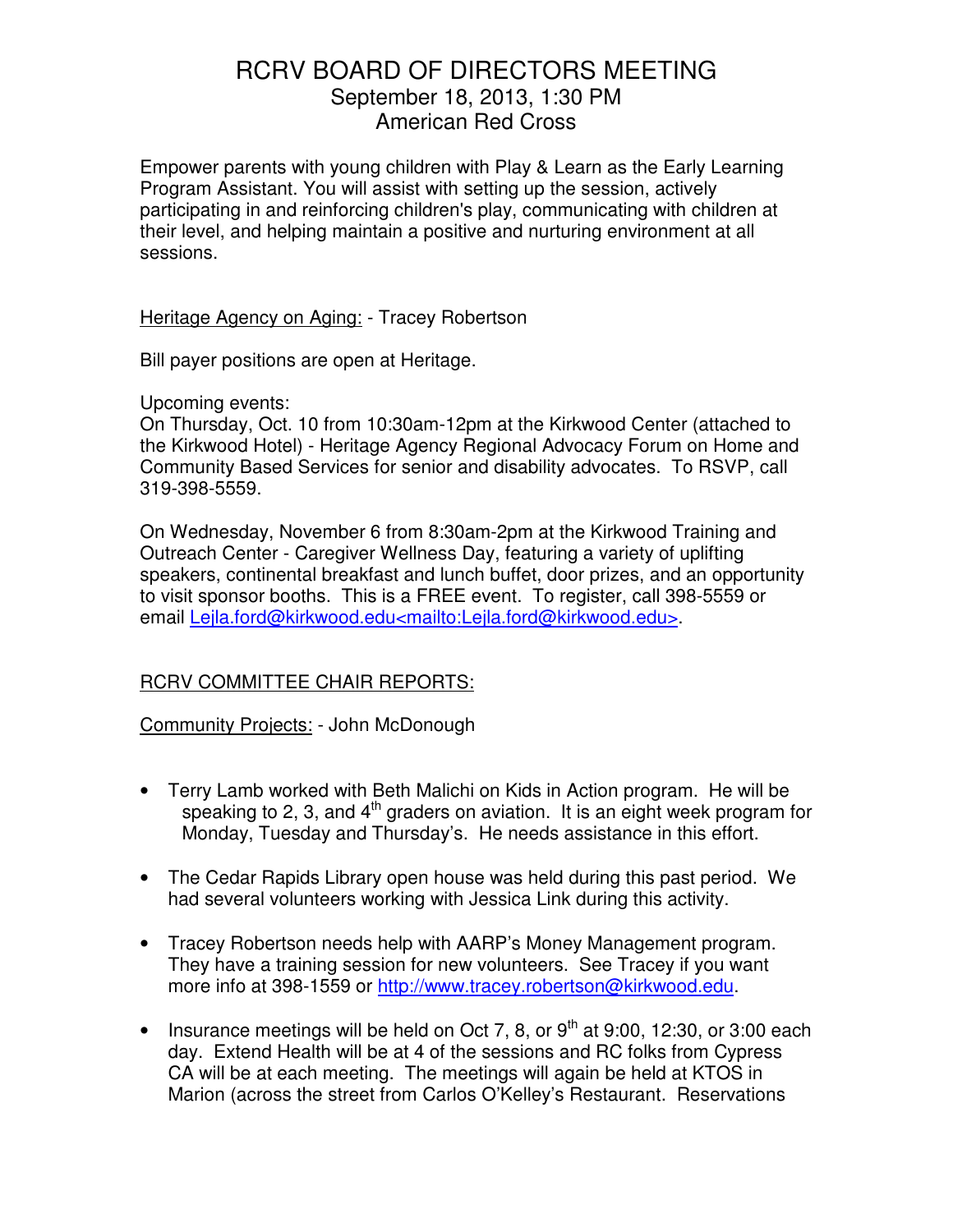are required to hold attendance to 200 maximum each session. Call 319- 369-7475.

- SHIIP folks have been providing Welcome To Medicare instructional meetings at UnityPoint Health St Lukes Hospital for folks just going into Medicare. James Wolfe, Joe Wells and Don Grimm have been hosting these events.
	- UWECI had a basic Emergency Volunteer Center Training session provided by Sue Driscoll. We had several volunteers attend this free educational seminar on how to set up and man an emergency volunteer center if an emergency event should occur in the Cedar Rapids area.

We continue to support many nonprofit requests for assistance.

If you can dream it, we can do it.

Data Base: – Jim Klein and Bill Ellis

- Database was updated for the obituaries from Wilma Shadle, phone messages, emails and for those who have requested the eNewsletter.
- Database was updated for the returned June newsletters that has valid new addresses.
- Prepared the retiree mailing list for the "Insurance Meeting" postcard to be sent to RCI when needed.
- Subsequent to making the insurance meeting mailing list I received the new retiree list from RCI for the months of July through September 2013. This list has been incorporated into the database and the mailing list for the insurance meeting postcard.
- Modified the eNewsletter report to include mailing addresses. This was done so these could be included in the insurance postcard mailing list.

### Communications: - Jim Green

Postcard announcement of the upcoming retiree insurance briefings will go out soon.

## MEMBERSHIP and RETENTION - Kayla Paulson (via email):

August 2013 Stats 227 current volunteers 2 new this month